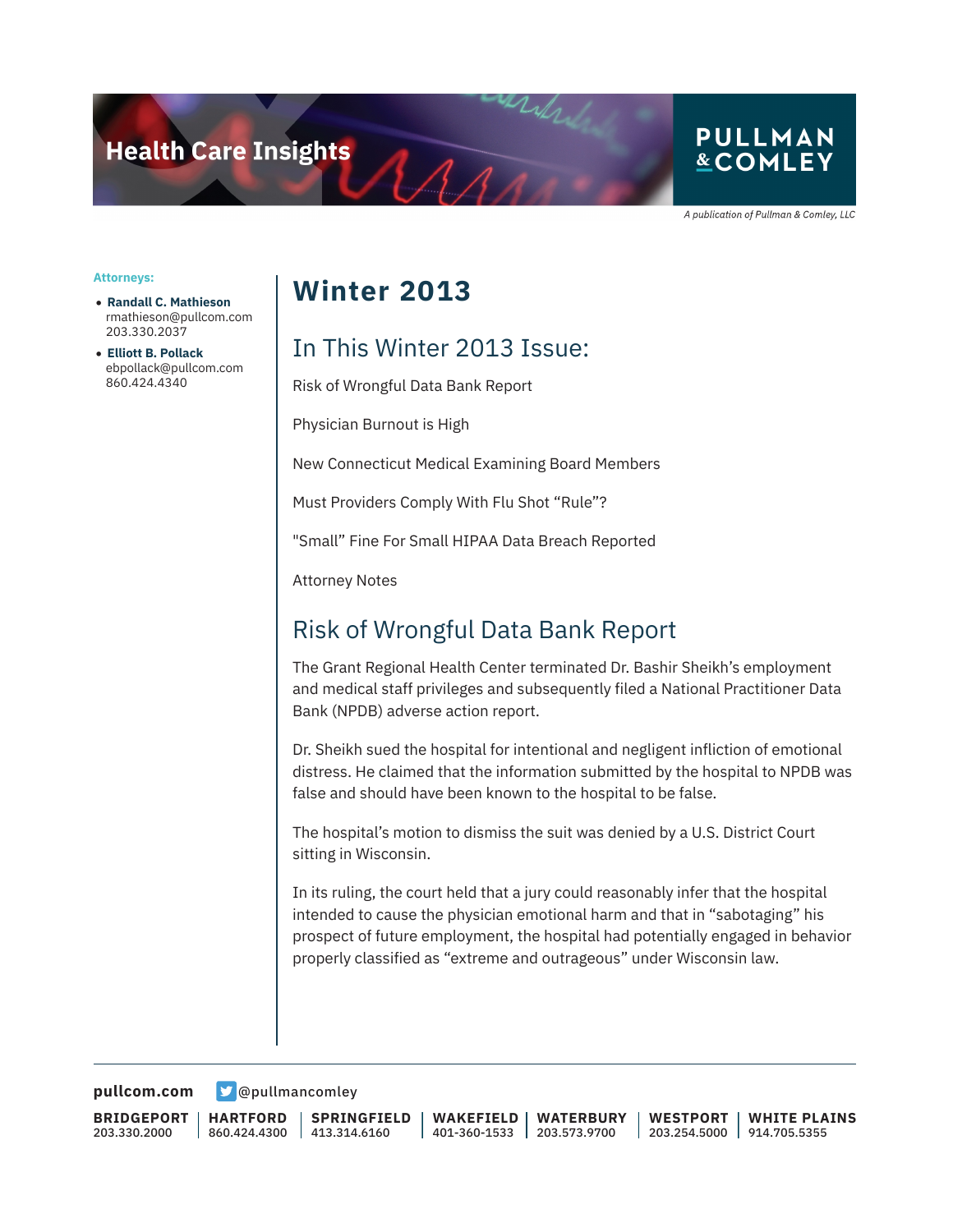# **PULLMAN &COMLEY**

#### Winter 2013

As noted by an attorney in the office of the Inspector General of the United States Department of Health and Human Services, "[t]he court found that a reasonable jury could find a person has suffered sufficiently when false and disparaging information is published on a national data base."

For further information, please contact Michael A. Kurs, Esq. at (860) 424-4331 or mkurs@pullcom.com, or Elliott B. Pollack, Esq. at (860) 424-4340 or ebpollack@pullcom.com.

### Physician Burnout is High

A note in the August 20, 2012 issue of *Archives of Internal Medicine* referenced a survey of more than 7,200 physicians about burnout. Of the physicians surveyed, 45% reported at least one symptom of burnout. Compared with U.S. workers in other fields, physicians were more likely to have symptoms of burnout (38% v 28%) and to be dissatisfied with work life balance (40% v 23%).

Burnout was highest for emergency medicine, internal medicine, neurology and family medicine practitioners. It was lowest for physicians in dermatology, general pediatrics and pathology.

A reviewer lamented that notwithstanding this and similar study results, "(it) never seems to lead to concentrated and effective efforts at prevention and intervention."

#### New Connecticut Medical Examining Board Members

Dr. Allyson Duffy, Attorney Kathryn Emmett, Dr. Eric Hodgson, Dr. Edward Monico, Ms. Jean Rexford and Dr. Andrew Salner were appointed by Governor Dannel Malloy to the Connecticut Medical Examining Board and attended their first meeting of the board on October 16, 2012.

Dr. David Goldenberg's term as a member of the board concluded prior to that meeting.

#### Must Providers Comply With Flu Shot "Rule"?

Hospitals across the country require members of their medical staff, employed physicians and nurses to be vaccinated against influenza.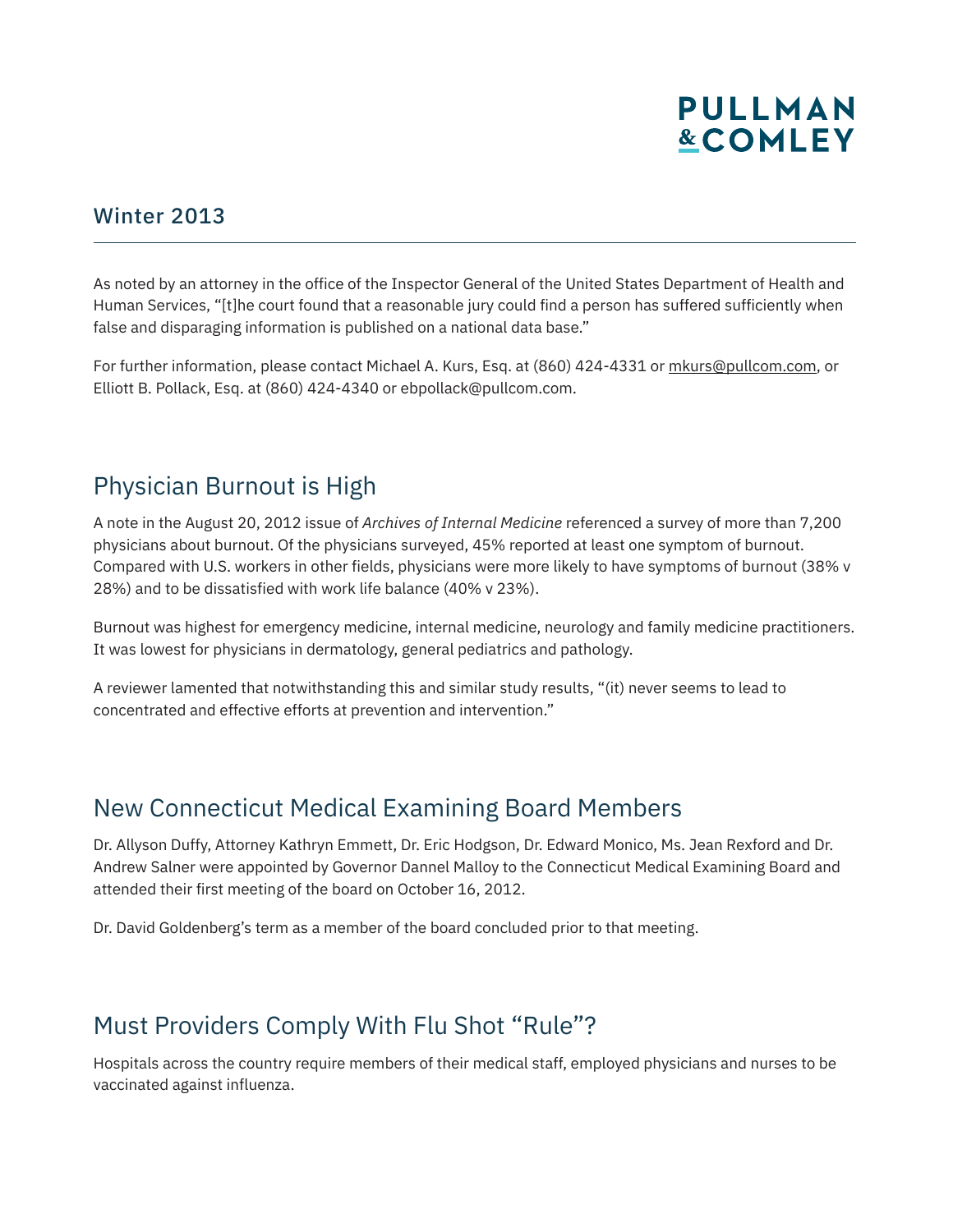# **PULLMAN &COMLEY**

#### Winter 2013

Some individuals have personal issues with the requirement based on libertarian views and difficulties with management. However, as a general proposition, these requirements are reasonable and may be imposed in the interest of patient safety. Many hospitals require vaccinations for other diseases such as measles and impose hand washing mandates and other infection control measures. Some hospitals require masking if the individual is not vaccinated, which is also seen as a reasonable substitute for vaccination by clinicians.

To the extent these sorts of requirements impinge on provider freedom, the interest of the institution and patients, many of whom will be immunologically compromised, trumps the objection.

*Health Care Insights* editors think it is unlikely that a court would interfere with implementation of a vaccination or masking requirement given the strong likelihood that in a malpractice suit based on transmission of an infectious disease to a patient by a medical staff member or employee, a court would likely hold that a hospital must take reasonable steps to protect patients.

For further information, please contact Karen A. Daley, Esq. at (203) 330-2143 or kdaley@pullcom.com.

#### "Small" Fine For Small HIPAA Data Breach Reported: Health Care Providers Must Take Caution with All Sensitive Information

Most commentators on health care privacy issues tend to discount concerns about the proper dissemination of protected health information involving a small number of individuals; the focus always seems to be on mega data dumps involving thousands of patients' confidential information.

However, a recent case in Idaho demonstrated that the Office of Civil Rights (OCR) of the Department of Health and Human Services is paying attention to smaller security breaches as well. The Hospital of Northern Idaho reported to OCR that "an unencrypted laptop computer containing the electronic protected health information . . . of 441 patients" had been stolen in June 2010. During the investigation, the OCR determined that the Idaho institution had not addressed "mobile device security" as required by the applicable HIPAA rule, and it fined the hospital \$50,000.

OCR had recently published information to assist health care providers in protecting personally identifiable information of individuals (PII) in the mobile data device arena and apparently concluded that the Idaho hospital had not paid attention to it.

We recommend that any entity that handles PII or electronic protected health information (ePHI) create a process to provide legal review of all vendor contracts for information technology services and create/update a Written Information Security Policy (WISP) and data breach response protocol.